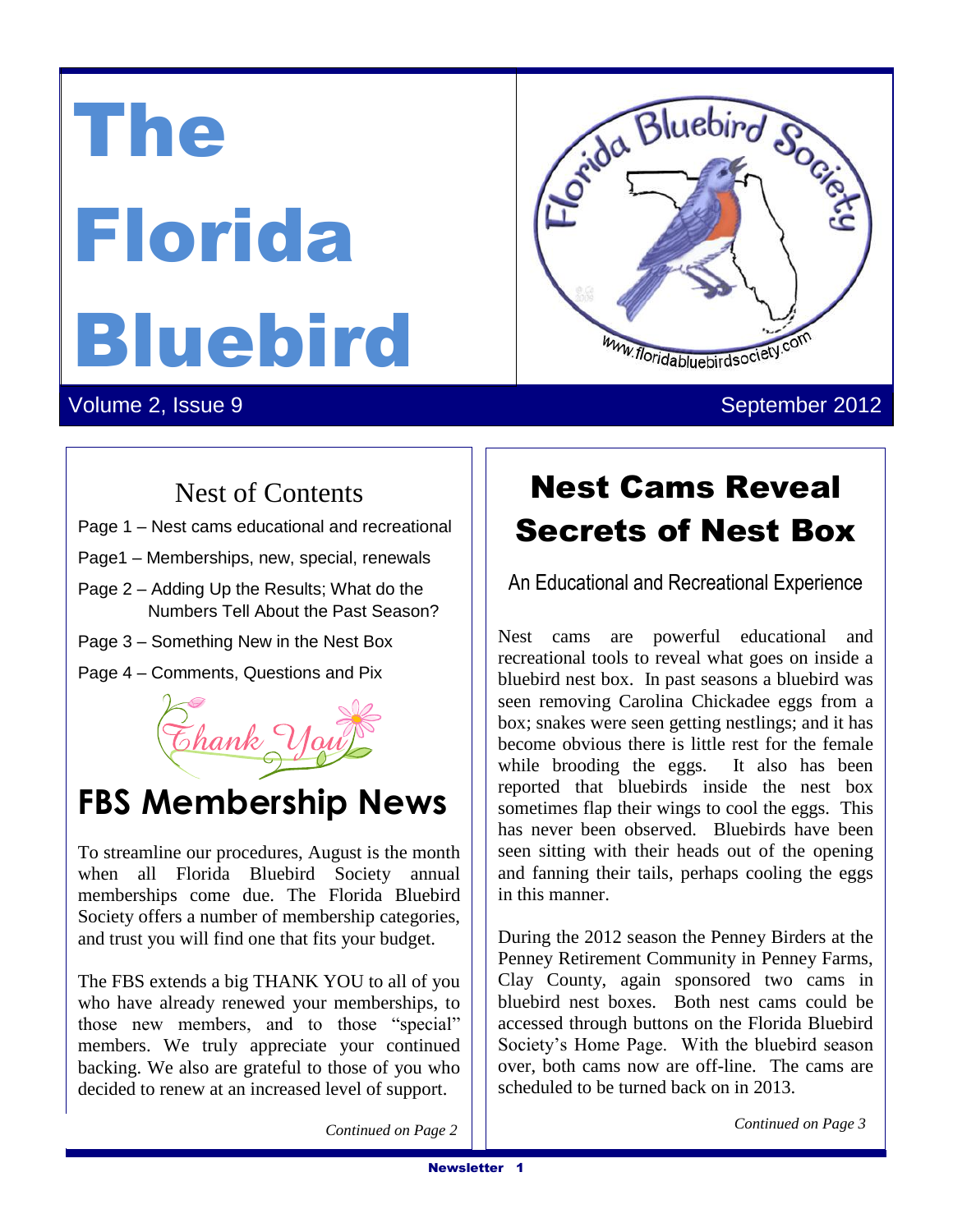*Continued from Page 1*

## **FBS Membership News**

If you have not already done so, we ask that you **please renew your membership today!** Memberships are available in the following categories:

Regular Membership - \$15.00 Family Membership - \$25.00 Patron/Organizational - \$50.00 Sponsor - \$100.00 Senior Membership (62 years or older) - \$10.00 Student Membership - \$10.00 Life Membership - \$400.00

If you did not receive a renewal notice, please notify us at floridabluebirdsociety@gmail.com.

Your continued support is essential to insure an uninterrupted continuation of our efforts to help conserve and protect the beautiful Eastern Bluebird in Florida.

The Florida thanks the following "special" members:

#### Patron

David Foster - Jacksonville John and Diane Fye – Valirico

#### Sponsor

Katie Sieving - Gainesville

#### **Organizational**

BASCA. Inc. Gainesville Garden Club

The Florida Bluebird Society welcomes the following in the "nest"

Carolyn Brown Penney Farms Cheri Martin-Spray Inverness Nancy Romero Penney Farms Pat Shelly Penney Farms Elaine Unkles Penney Farms

## Adding Up the Results; What do the Numbers Tell About the Past Season?

*by Bill Pennewill*

With 2012 bluebird nesting season now behind us this is a good time to review the results and begin planning for the 2013 season, which will be here before realize it.

To learn more about the health of the Eastern Bluebird population in Florida, it also is important that individuals monitoring nest boxes compile and submit requested information to the National Phenology Network. Detailed instructions on submitting the information to the NPN is available on the Florida Bluebird Society's home page, floridabluebirdsociety.com.

Information to be compiled and reported separately for each bluebird trail monitored is:

- 1. Report each bluebird trail separately and identify by location or number;
- 2. Location of bluebird nest box trial: GPS, county, town, address or location;
- 3. Year being summarized;
- 4. Type of habitat where trail located;
- 5. Number of bluebird nest boxes in trail;
- 6. Number of active bluebird nest boxes in trail
- 7. Date of first nest attempt;
- 8. Date first egg laid;
- 9. Date last egg laid;
- 10. Total eggs laid in all nest boxes in this trail;
- 11. Total number of hatchlings in this trail;
- 12. Total number of birds which fledged in this trail;
- 13. Date last bird fledged from nest boxes in this trail;
- 14. Total number of nestings in all nest boxes in this trail.

Also note in the comments section any observations of interest, such as predation, human interference, or supplemental feeding.

*Continued on Page 3*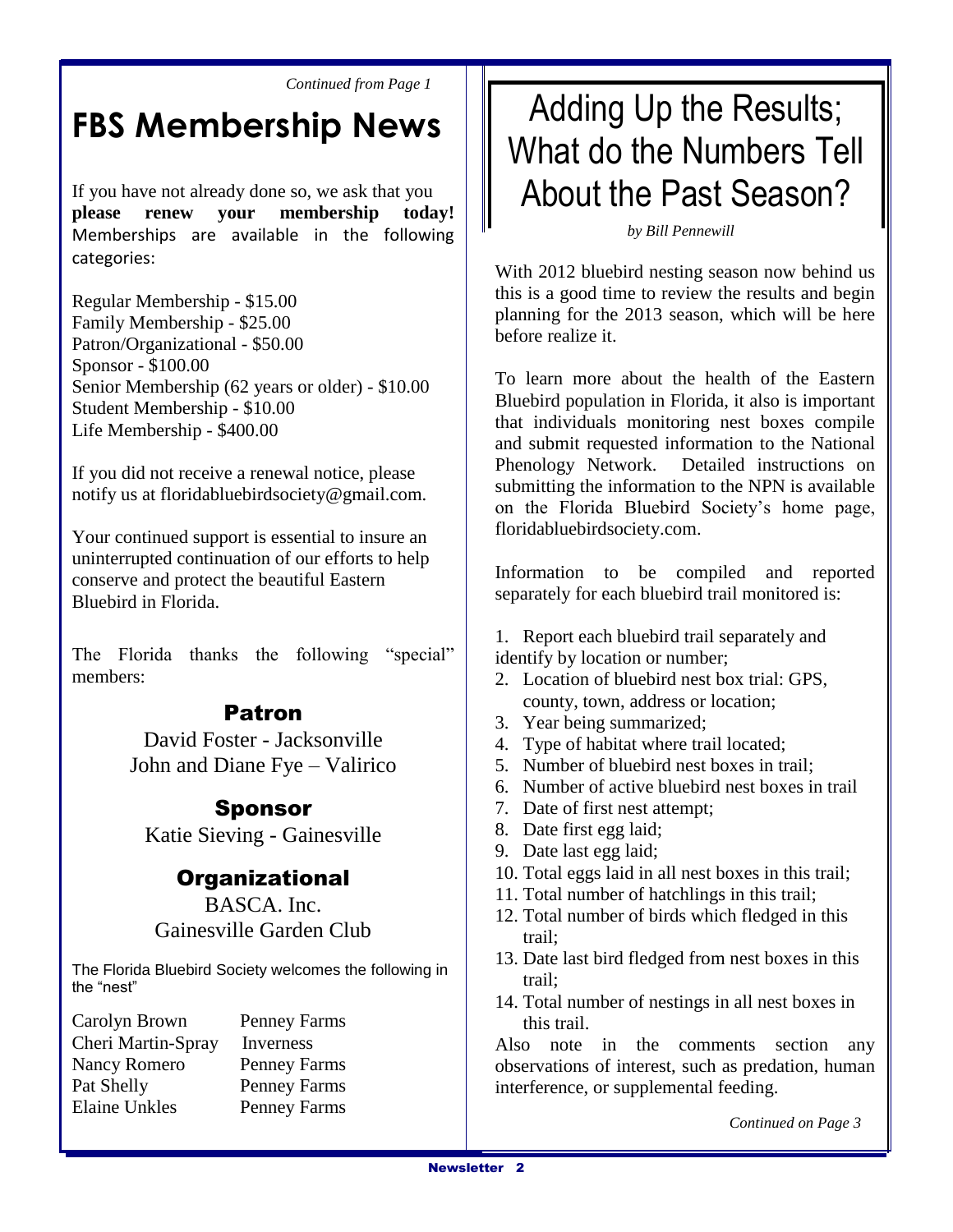*Continued from page 1*

*Continued from Page 2*

## A Seasonal Summary

This, personally, has been a very successful year at the Penney Retirement Community, where each Monday a fellow resident and I monitored the 39 nest boxes scattered around campus, some near resident cottages or other structures and others on the golf course. Bluebirds occupied 33 houses; Carolina Chickadees raised one clutch in one house; and 5 of the houses had no activity,



When we started monitoring the last week in February nesting activity already was underway in 14 boxes. There were two complete nests, one almost complete nest and 11 boxes with a few pine needles. We also found

Bluebird Eggs

Carolina Chickadee nests in two boxes. A bluebird later built a nest over the chickadee nest

containing five eggs. The first eggs were laid the first week in March, with most eggs laid the third week in March. By the end of the month eggs had been laid in 15 of the nest boxes.



Carolina Chickadee eggs also had been laid in two Carolina Chickadee Lafolina Chickadee eggs also had been faid in two<br>of the houses. With the exception of two nests, of the houses. With the exception of two nests,<br>when eggs were laid the last week in July, eggwhen eggs were faid the fast week in July, and the second week in July. aying activity ended

Bluebirds laid 332 eggs during 71 nesting attempts. Eighty-two of those eggs did not hatch; one hatchling found dead in nest; 249 bluebirds fledged; 5 Carolina Chickadees fledged. The last bluebirds fledged the third week in August. week in July.



#### Nest Cams Reveal Nest Box Secrets

A brief summary of activities in the nest boxes in 2012 can be seen on the Florida Bluebird Society's Home Page (floridabluebirdsociety.com). However the summary is incomplete and there are events which cannot be explained. Many times, even for days, the nest cam was not monitored. Power surges sometimes knocked a nest cam off-air, and there were delays in getting it restarted. Experience with the nest cams reveals that even when monitoring a nest weekly, we are not fully



aware of all events inside a bluebird nest box.

## Something New in the Nest Box

*by Bill Pennewill*

Yes, this really is the Florida Bluebird Society's monthly newsletter!

Barbie Arms, who has served as corresponding secretary and editor of the newsletter almost from the creation of the FBS, reluctantly has been forced to relinquish her duties because of health issues.

Now the job of editing the newsletter has been handed to me. Because the FBS Board for some time had been discussing the idea of changing to a newsletter format, this was deemed a good time to experiment with the new concept.

I'm sure that in this inaugural issue you'll find things you like and things you don't like. So tell us what you think. Since this newsletter is for and about you, the members of the Florida Bluebird Society, send us your questions, comments, critiques, photographs. Can't promise we'll use them all. Of course, we reserve the right to edit anything before publishing it. Send submissions to: floridabluebirdsociety@yahoo.com.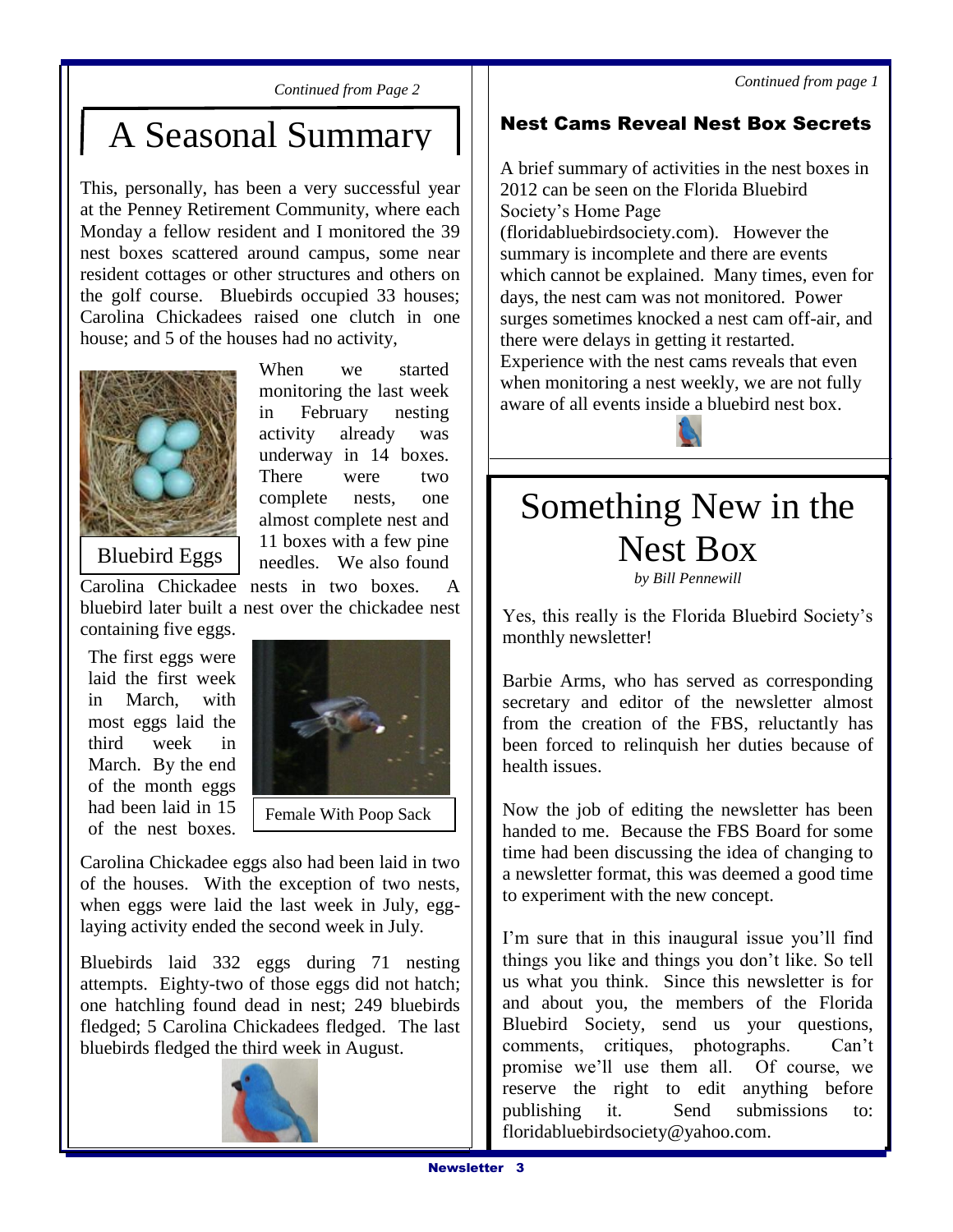## Comments and Questions from the Nest Box



Hi – I am very excited to join the Florida Bluebird Society. This is my first year as a bluebirder. Prior to moving to Citrus County three years ago, I lived in Tampa all my life and only saw bluebirds when visiting our family getaway cabin just outside of Dunnellion, on the river. I was so excited when I saw my first pair at my home, on Friday, April 13<sup>th</sup>. What a lucky day!

I am anxious to talk with other bluebird enthusiasts.

Thank you,

Cheri.

Mamma and one of the babies. Out of five that fledged, only two survived. They hatched day after Tropical Storm Debra. Mom and Dad were bringing them around every day for mealworms. But last Tuesday was the last time I saw them. Glad to get this pix.



Members of the Florida Bluebird Society talk to folks attending the Earthfest 2012 at *Arbor Day in the Great Outdoor* in Tuscawilla Park in Ocala. The FBS volunteers staffing the display are Barbie Arms, left, and Elena Sachs, recording secretary.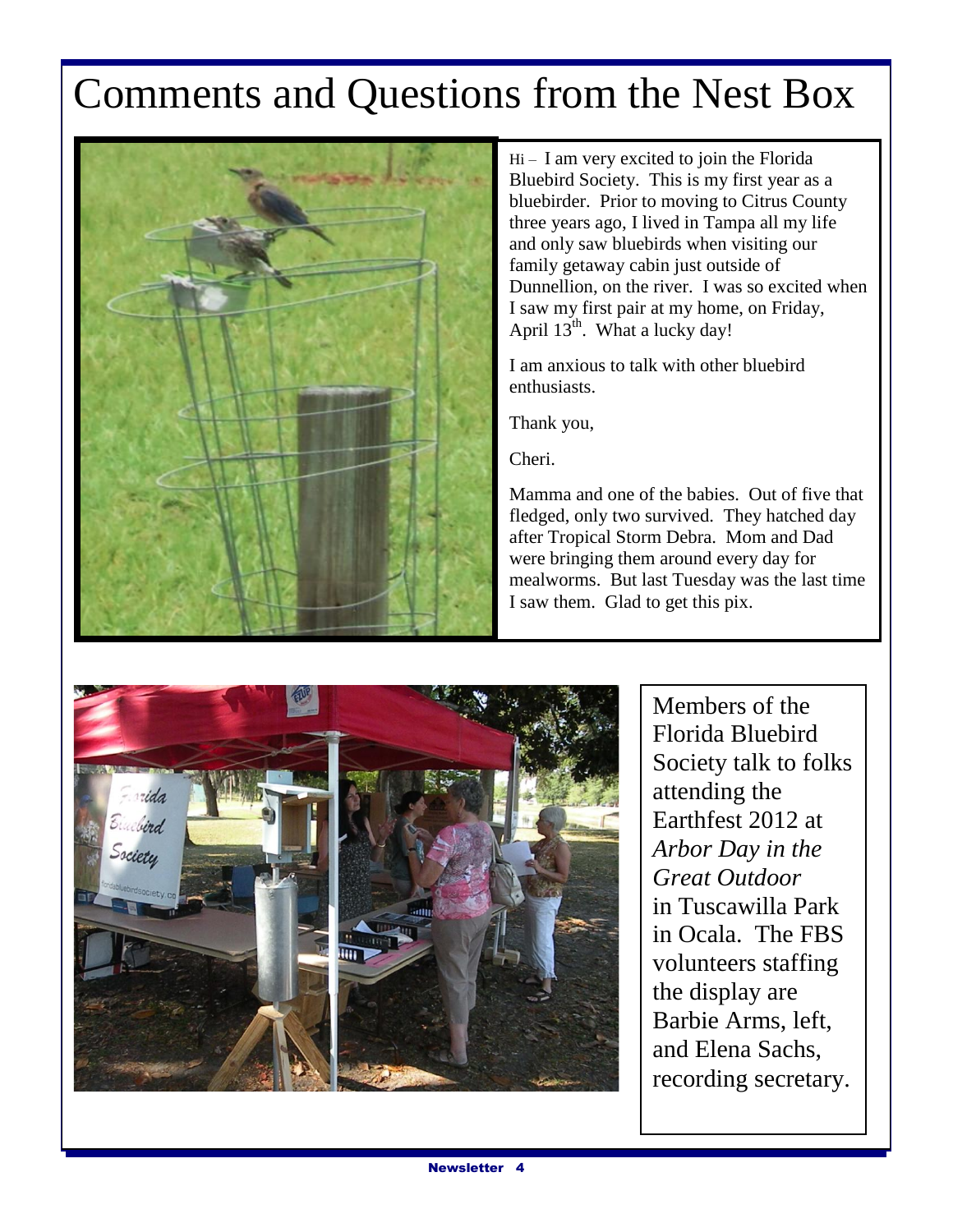

#### Deb –

I have been monitoring a 50-box bluebird trail at Flatwoods Park in Tampa for 9 years. This year was disastrous for our baby birds because of the predation by raccoons and snakes. So we tried out 3 new types of predator guards, one being the cone that you show in your picture (in the August newsletter). All the cones failed to keep out predators. I consulted my copy of the Bluebird Monitor's Guide (A Cornell Bird Library Guide) and they say that unless your cone is 3 feet in diameter, a raccoon and/or large snake can easily get past it. We were very disappointed because they were expensive and we were trying to find a predator guard that worked with our wooden posts. Since we had no predation on the 8 inch stove pipes that we installed on 2 metal posts, we decided to build stove pipe guards on our wooden posts. We found out that the stove pipes must be bigger on the wooden posts, so we built our own 12 inch diameter stove pipe predator guards and installed 22 right away. The other 28 will be built and installed by an Eagle Scout this winter. We had trouble finding a 12 inch diameter stove pipe but were very lucky to have 50 donated by a local air conditioning company (Alert Air Conditioning, which my family has had a contract with for many years). Anyway, they work great and we are recognizing the air conditioning company at our

next Tampa Audubon meeting. Attached is a picture of our 12 inch diameter predator guard.

Mary Miller



Is it Safe Out There? A baby bluebird peers out of a nest box prior to taking flight for the first time. The box was 1 of 2 with cams at the Penney Retirement Community.

Hello,

My husband and I just spotted the most beautiful bird at our feeder, and when we did an internet search to find out its name, we came across your site. I believe we had a Florida Bluebird at our feeder just now. Here are the details:

Day: August 21, 2012 Time: 5:35pm Location: Central Merritt Island, Florida

Thanks for the great website and information! We will keep an eye out for the bluebird and may try to build a nesting box too.

Sincerely, Donna Genelin